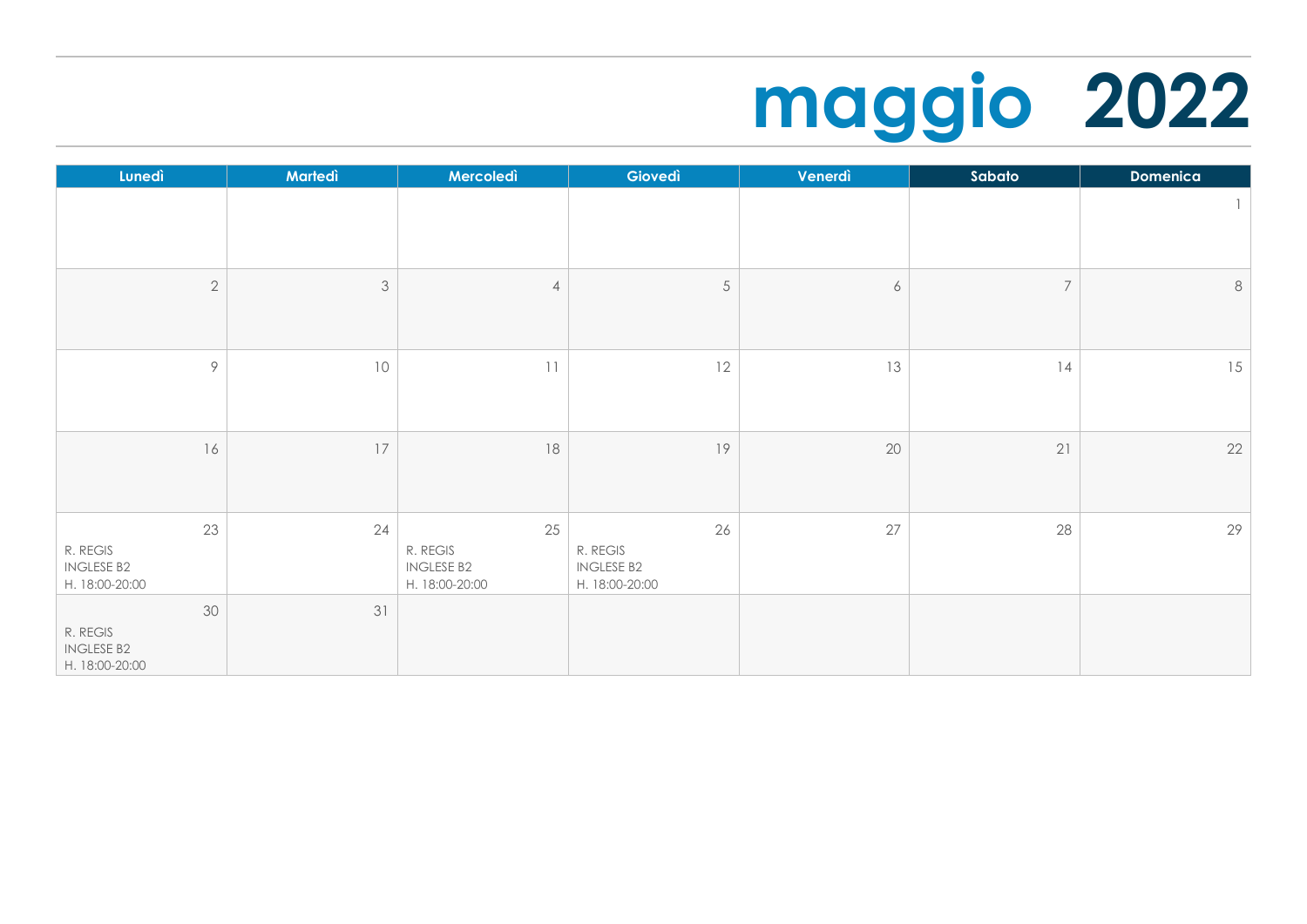## **giugno 2022**

| Lunedì                                                | Martedì        | Mercoledì                                             | Giovedì                                               | Venerdì        | Sabato         | <b>Domenica</b> |
|-------------------------------------------------------|----------------|-------------------------------------------------------|-------------------------------------------------------|----------------|----------------|-----------------|
|                                                       |                | R. REGIS<br><b>INGLESE B2</b><br>H. 18:00-20:00       | $\sqrt{2}$                                            | $\mathfrak{Z}$ | $\overline{4}$ | $5\phantom{.0}$ |
| 6<br>R. REGIS<br><b>INGLESE B2</b><br>H. 18:00-20:00  | $\overline{7}$ | 8<br>R. REGIS<br><b>INGLESE B2</b><br>H. 18:00-20:00  | 9<br>R. REGIS<br><b>INGLESE B2</b><br>H. 18:00-20:00  | 10             | 11             | 12              |
| 13<br>R. REGIS<br><b>INGLESE B2</b><br>H. 18:00-20:00 | 14             | 15<br>R. REGIS<br><b>INGLESE B2</b><br>H. 18:00-20:00 | 16<br>R. REGIS<br><b>INGLESE B2</b><br>H. 18:00-20:00 | 17             | 18             | 19              |
| 20<br>R. REGIS<br><b>INGLESE B2</b><br>H. 18:00-20:00 | 21             | 22<br>R. REGIS<br><b>INGLESE B2</b><br>H. 18:00-20:00 | 23<br>R. REGIS<br><b>INGLESE B2</b><br>H. 18:00-20:00 | 24             | 25             | 26              |
| 27<br>R. REGIS<br><b>INGLESE B2</b><br>H. 18:00-20:00 | 28             | 29<br>R. REGIS<br><b>INGLESE B2</b><br>H. 18:00-20:00 | 30<br>R. REGIS<br><b>INGLESE B2</b><br>H. 18:00-20:00 |                |                |                 |
|                                                       |                |                                                       |                                                       |                |                |                 |